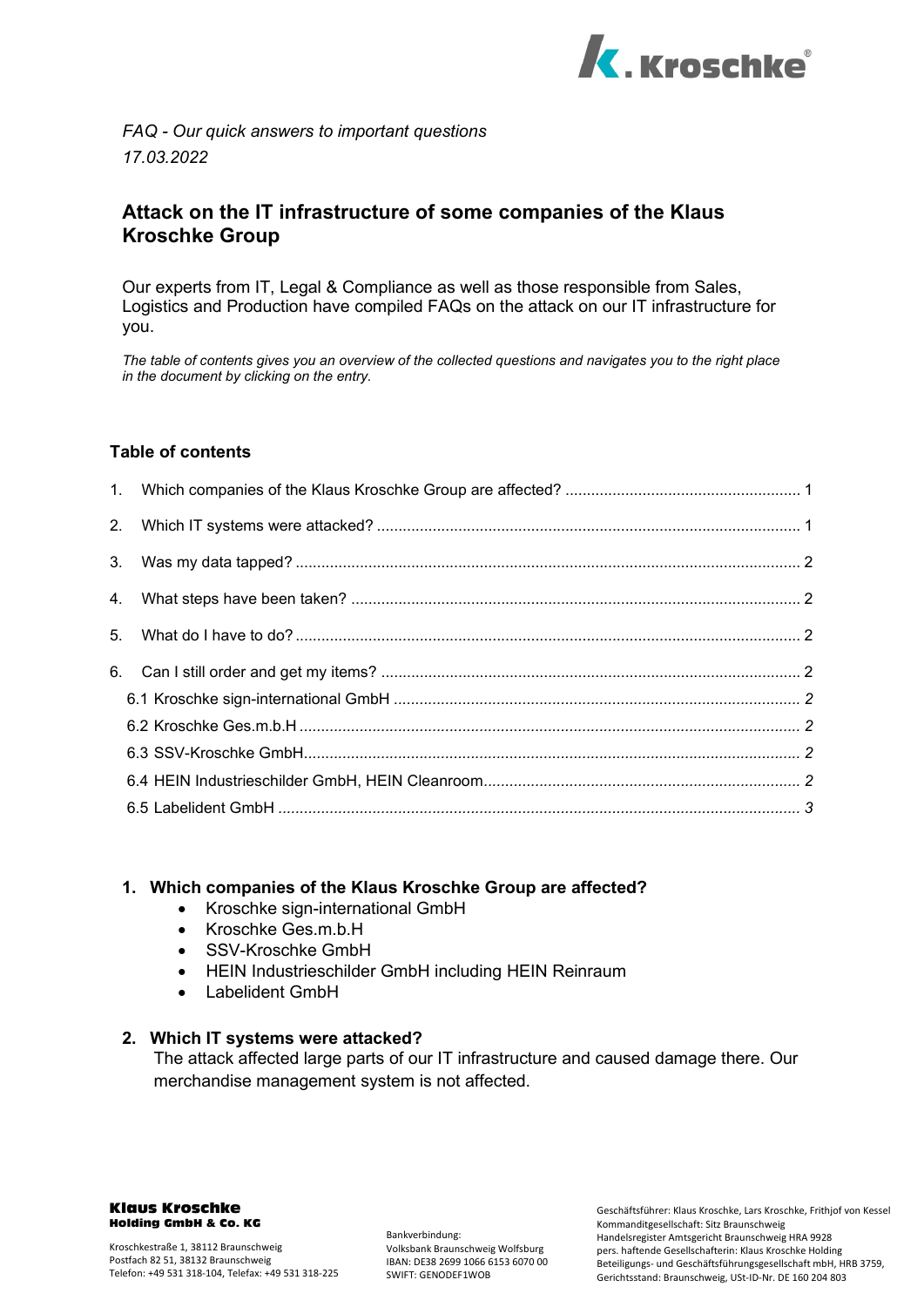

# <span id="page-1-0"></span>**3. Was my data tapped?**

Data from our merchandise management system was not tapped. An outflow of data seems unlikely to us at the present time. Other systems are under investigation. Should we receive new information, we will inform you immediately.

#### <span id="page-1-1"></span>**4. What steps have been taken?**

We immediately protected all systems against further access from outside or shut them down directly. The responsible investigative and data protection authorities were notified immediately. We are not permitted to make any statements on the ongoing technical tests. Should we obtain knowledge about the leakage of data, we will inform you personally without delay! The IT systems will be investigated in cooperation with specialists and restored if this is safely possible. Otherwise, they will remain switched off.

### <span id="page-1-2"></span>**5. What do I have to do?**

You do not have to take any special measures due to the current incident at our company. Should we receive new knowledge of an actual damage or outflow of data, we will inform you immediately! Basically, we advise you to take general precautionary measures in the fight against the numerous forms of Internet fraud. These include not opening any unchecked e-mail attachments of unknown origin, exercising caution when external links, and regularly changing passwords for online shops and websites.

#### <span id="page-1-3"></span>**6. Can I still order and get my items?**

We are currently able to act in almost all areas. In all companies shipping and logistics are running to be able to continue to supply you well. It may be that one or the other email from you has not reached us in the last few days. If you have not yet received any response from us, please contact us by please contact us by phone. Further details on the processing of your orders in the affected companies can be found in the following points.

#### <span id="page-1-4"></span>6.1 Kroschke sign-international GmbH

You can reach us by phone, by e-mail and via the online store to place inquiries and orders. Sometimes there can be delays in the processing may occur. Individual print jobs are processed with a delay.

# <span id="page-1-5"></span>6.2 Kroschke Ges.m.b.H

You can reach us by telephone, e-mail and via the online store to place inquiries and orders. In some cases there are delays in the processing. Individual print jobs are processed with a delay.

- <span id="page-1-6"></span>6.3 SSV-Kroschke GmbH You can reach us as usual. We process your orders and deliver in known quality.
- <span id="page-1-7"></span>6.4 HEIN Industrieschilder GmbH, HEIN Cleanroom You can reach us as usual. We process your orders and deliver in known quality.

Klaus Kroschke Holding GmbH & Co. KG

Bankverbindung: Volksbank Braunschweig Wolfsburg IBAN: DE38 2699 1066 6153 6070 00 SWIFT: GENODEF1WOB

Geschäftsführer: Klaus Kroschke, Lars Kroschke, Frithjof von Kessel Kommanditgesellschaft: Sitz Braunschweig Handelsregister Amtsgericht Braunschweig HRA 9928 pers. haftende Gesellschafterin: Klaus Kroschke Holding Beteiligungs- und Geschäftsführungsgesellschaft mbH, HRB 3759, Gerichtsstand: Braunschweig, USt-ID-Nr. DE 160 204 803